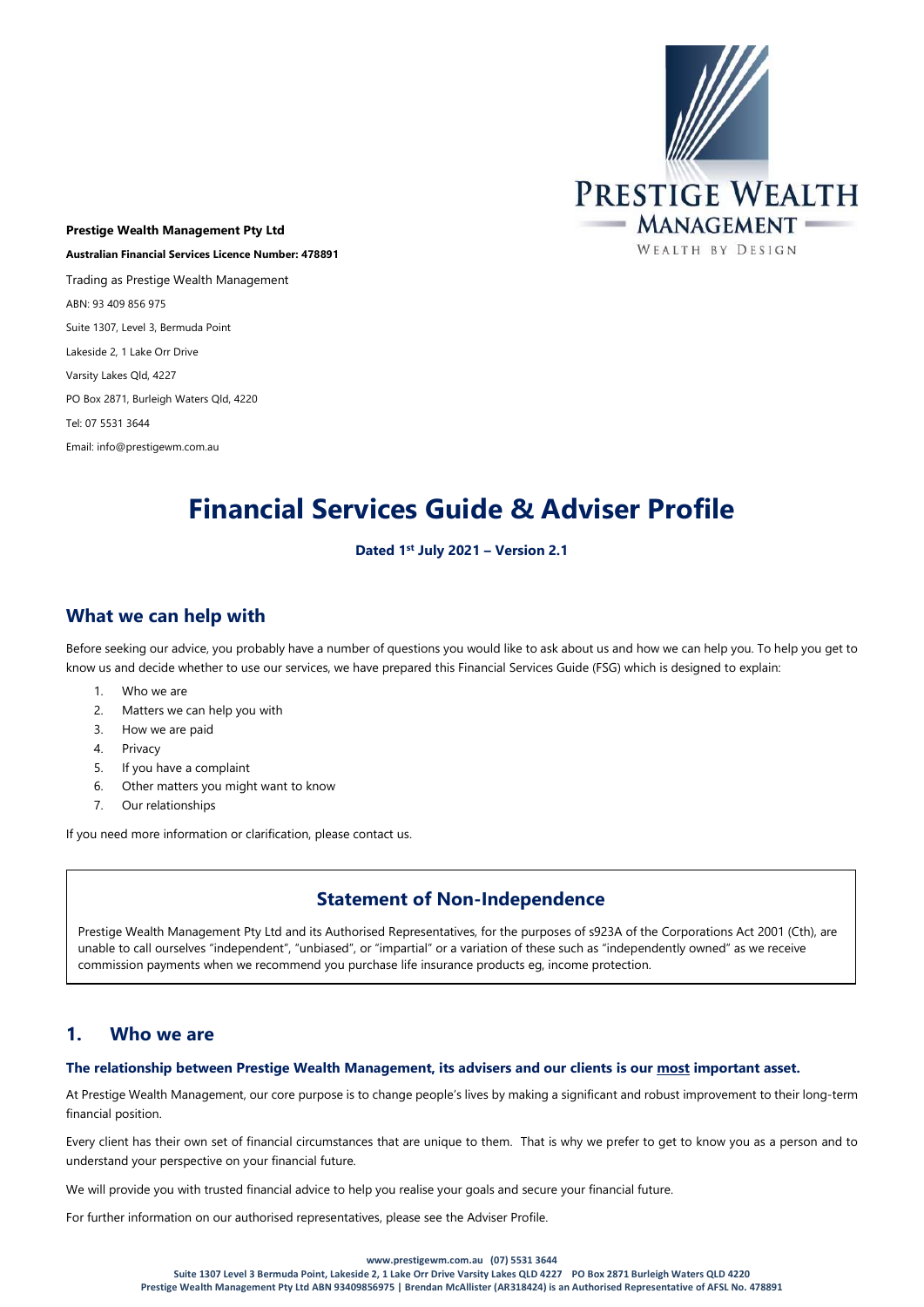This FSG is given to you by your adviser with the authority of Prestige Wealth Management Pty Ltd. When a member of our team provides financial services to you, they will be acting for you on behalf of Prestige Wealth Management Pty Ltd. Prestige Wealth is responsible for the advice provided to you.

## 2. Matters we can help you with

We can help you with the following:

- Retirement planning strategies
- Wealth creation
- Superannuation strategies
- Salary packaging
- Insurance services
- Gearing strategies
- Social security advice
- Estate planning
- Aged Care
- Consequences in relation to tax (financial) advice

We are licenced to provide financial product advice and deal in the following financial products:

- Deposit and payment products, including basic deposit products, deposit products other than basic deposit products and non-cash payment products
- Debentures, stocks or bonds issued or proposed to be issued by a government
- Risk insurance products, including life, trauma, income protection, business expense insurance and total and permanent disability insurance
- Retirement savings accounts
- Superannuation
- Managed investments
- Margin lending
- **Securities**

If we provide personal advice to you, we are required under the law to act in your best interests and prioritise your interests ahead of our own.

You may specify how you would like to give us instructions. For example, by telephone, email or other means. But in all cases, we must receive a written confirmation of these instructions.

# 3. How we are paid

# Initial & On-going Commissions and Fees

#### Commissions for risk insurance

We may be remunerated by commissions or fee for service or a combination of both.

In relation to advice provided to you (after the date you receive a copy of this Financial Services Guide), there are no initial or ongoing commission payments for investment type financial products, including super and pension products.

From 1 January 2020, upfront commissions in insurance products where a stepped premium was recommended are capped at 60% (+ GST), with a maximum trailing commission of 20% (+ GST) of the premium in all subsequent years.

For example, on an insurance premium of \$1,000 paying 60% (+ GST) upfront commission and 20% (+ GST) on-going commission, the upfront commission would be \$660 and the on-going commission \$220 per year (these \$ figures include GST).

If we recommend an insurance product with a level commission, the initial commission will be capped at 30% (+ GST) and the ongoing commission paid will be 30% (+ GST).

#### Fee for Service

We may charge a one-off adviser service fee for an investment type financial product advice, including superannuation and pension products. Upon the set-up of the product and where agreed, we will enter into an ongoing fee arrangement where we may charge you an ongoing annual fee.

#### www.prestigewm.com.au (07) 5531 3644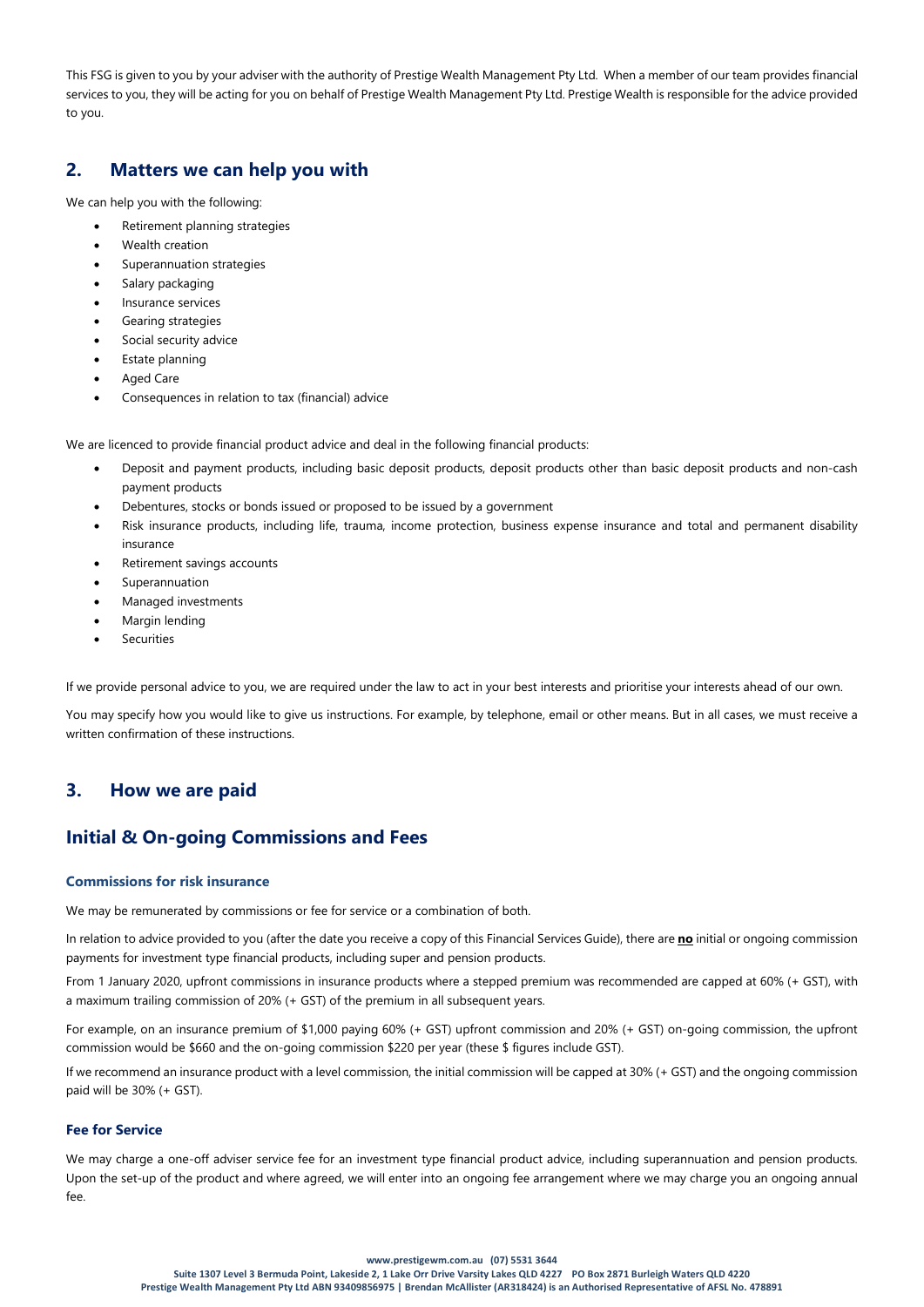The cost of the one-off adviser service fee varies for each client, depending on the complexity of the advice and the time spent on the advice preparation. The one-off adviser service fee can range from \$0 to \$12,500. The fee is usually deducted from your investment product upon commencement of our financial advice recommendation. You will be provided with the option to pay this from your nominated bank account, if you choose.

The ongoing adviser service fee is charged as a flat dollar fee for superannuation, pension and investment products. The ongoing adviser service fee varies for each client and can range from \$500 pa to \$12,500 pa.

Any fees or an estimate will be agreed with you before you incur a charge.

#### Other Forms of Remuneration or Benefits

Prestige Wealth Management and/or its Advisers may receive non-monetary benefits from product providers and other similar parties in specific circumstances such as:

- Where the amount is less than \$300 and identical or similar benefits are not given on a frequent basis;
- The benefit has a genuine education or training purpose and is relevant to providing financial product advice; and/or
- The benefit consists of the provision of information technology software or support and is related to the provision of financial product advice in relation to the financial products issued or sold by the benefit provider

Payments or benefits received must be disclosed in either a Conflicts of Interest (COI) Register or an Alternative Remuneration (AR) Register. A copy of Prestige Wealth Management's COI or AR Register is available upon request. If you wish to inspect either Register, please ask your adviser or contact us.

## 4. Privacy

We will need to find out your individual objectives, financial situation and needs before we recommend any financial product to you. You have the right not to divulge this information to us, if you do not wish to do so. In that case, we are required to warn you about the possible consequences of us not having your full personal information. You should read the warnings carefully.

We keep a record of the personal information, which may include details of your investment objectives, financial situation and needs, you provide to us. On your request, we can provide you with a copy of your personal information and advice documents, which we keep on record for no less than 7 years. Please note that a fee for this service may apply.

We use cloud storage which, in basic terms, is data storage made available via the internet. Commercial cloud storage provides an alternative to local network and physical storage devices for storing and backing up your data and provides remote access to that data from any computer with an internet connection. Currently we use DropBox to store your personal information.

Data stored on DropBox is stored on servers in the United States of America (where Australian privacy laws do not apply). We have taken steps to understand how your information is stored and have satisfied ourselves that DropBox does not breach Australian Privacy Principles.

We are committed to implementing and promoting a Privacy Policy which will ensure the privacy and security of your personal information. A copy of our Privacy Policy is enclosed for your information.

## 5. If you have a complaint

We are committed to providing quality advice to you. This commitment extends to providing accessible complaint resolution mechanisms for you.

If you have any complaint about the service provided to you, you should contact the Complaints Manager of Prestige Wealth Management Pty Ltd on 07 5531 3644 about your complaint, you currently have 45 days to make a formal complaint. As of 5<sup>th</sup> of October 2021 this will decrease to 30 days.

If after 45 days we cannot reach a satisfactory resolution to your complaint, we are a member of the Australian Financial Complaints Authority (AFCA) and you can raise your concerns with them through the contact details below:

#### Australian Financial Complaints Authority

AFCA's Contact Details are as follows: P: 1800 931 678 W: www.afca.org.au E: info@afca.org.au M: GPO Box 3 MELBOURNE VIC 3001

#### www.prestigewm.com.au (07) 5531 3644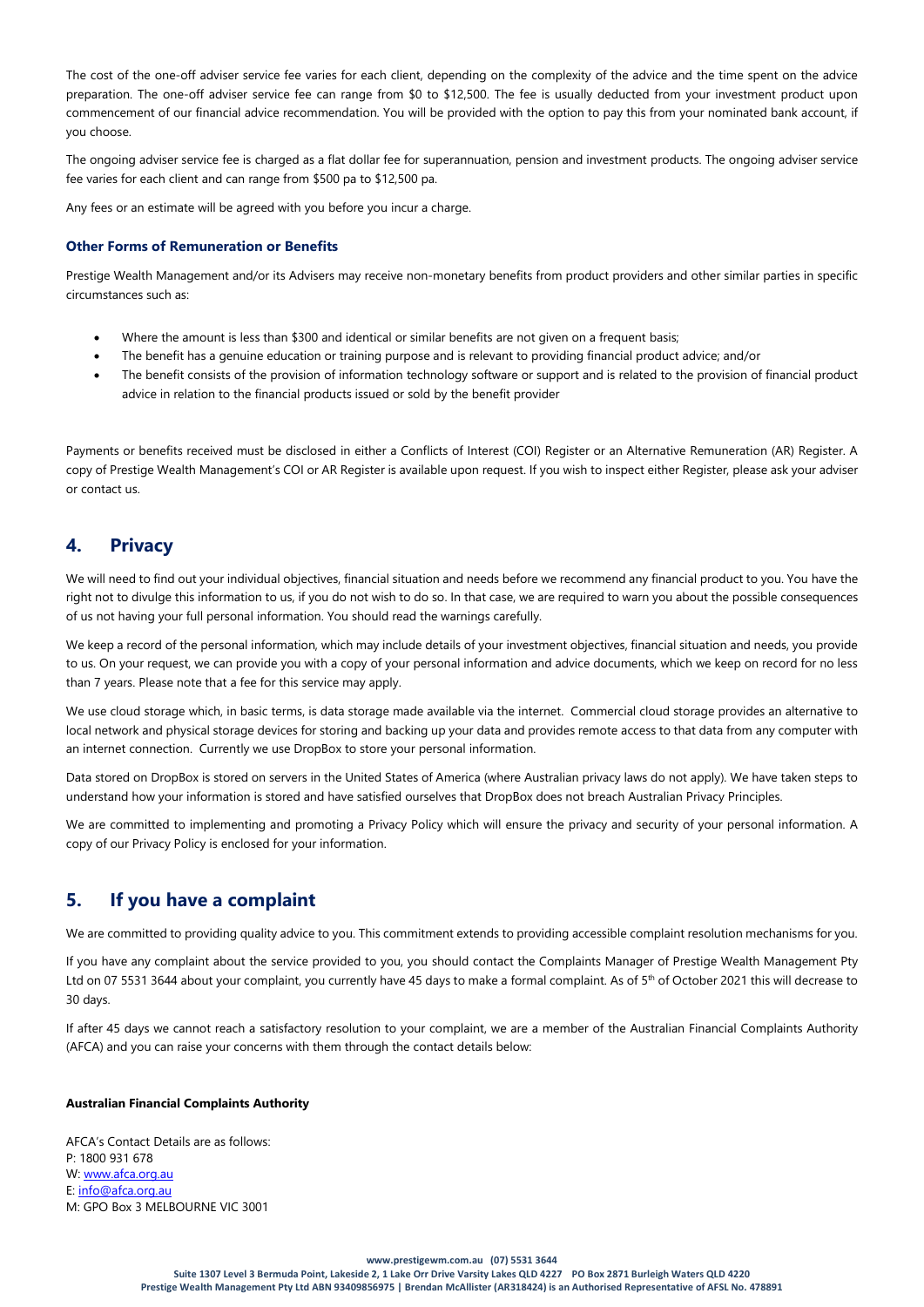# 6. Other matters you might want to know

We will also provide you with a Statement of Advice whenever we provide you with any advice which takes into account your objectives, financial situations and or needs. The SoA will contain the advice, the basis on which it is given and information about fees, commissions and associations which may have influenced the provision of the advice.

If we give you further advice, or when no financial product is recommended, a RoA may be provided to you instead of a SoA. You can request a copy of the RoA by contacting us (if you have not previously received a copy) within 7 years of that further advice being given.

If you are part of our ongoing service program, from 1<sup>st</sup> July, where your ongoing fee arrangement exceeds 12 months, we will provide you with an enhanced FDS, this will include the services you were entitled to receive, the services you actually received and the fees that you paid for the previous 12 months. It will also include the services you are entitled to receive and the fee for those services in the next 12 months.

We will require you to consent to an ongoing fee arrangement annually. You can consent in a number of ways however for most clients we expect they will simply sign the enhanced fee disclosure document and return it to our office via email or post.

In the event we make a recommendation to acquire a particular financial product (other than securities) or offer to issue or arrange the issue of a financial product, we must also provide you with a Product Disclosure Statement containing information about the particular product which will enable you to make an informed decision in relation to the acquisition of that product.

We hold professional indemnity insurance cover for the activities conducted under our AFS licence which we believe satisfies the requirements of s.912B of the Corporations Act 2001 for compensation arrangements. The insurance will cover claims in relation to the conduct of authorised representatives, representatives and employees who no longer work for the Licensee (but who did at the time of the relevant conduct).

# 7. Our relationships

Neither your Adviser nor the Licensee has any association or relationship with the issuers of financial products that might reasonably be expected to be capable of influencing them in the provision of financial services.

Neither the Licensee or your Adviser receives any volume bonuses from the issuers of financial products, and they do not receive any other incentives, monetary or otherwise, via any other means from the product providers.

For details of your Advisers' remuneration and interests (if applicable) in Prestige Wealth Management, refer to the attached Adviser Profiles.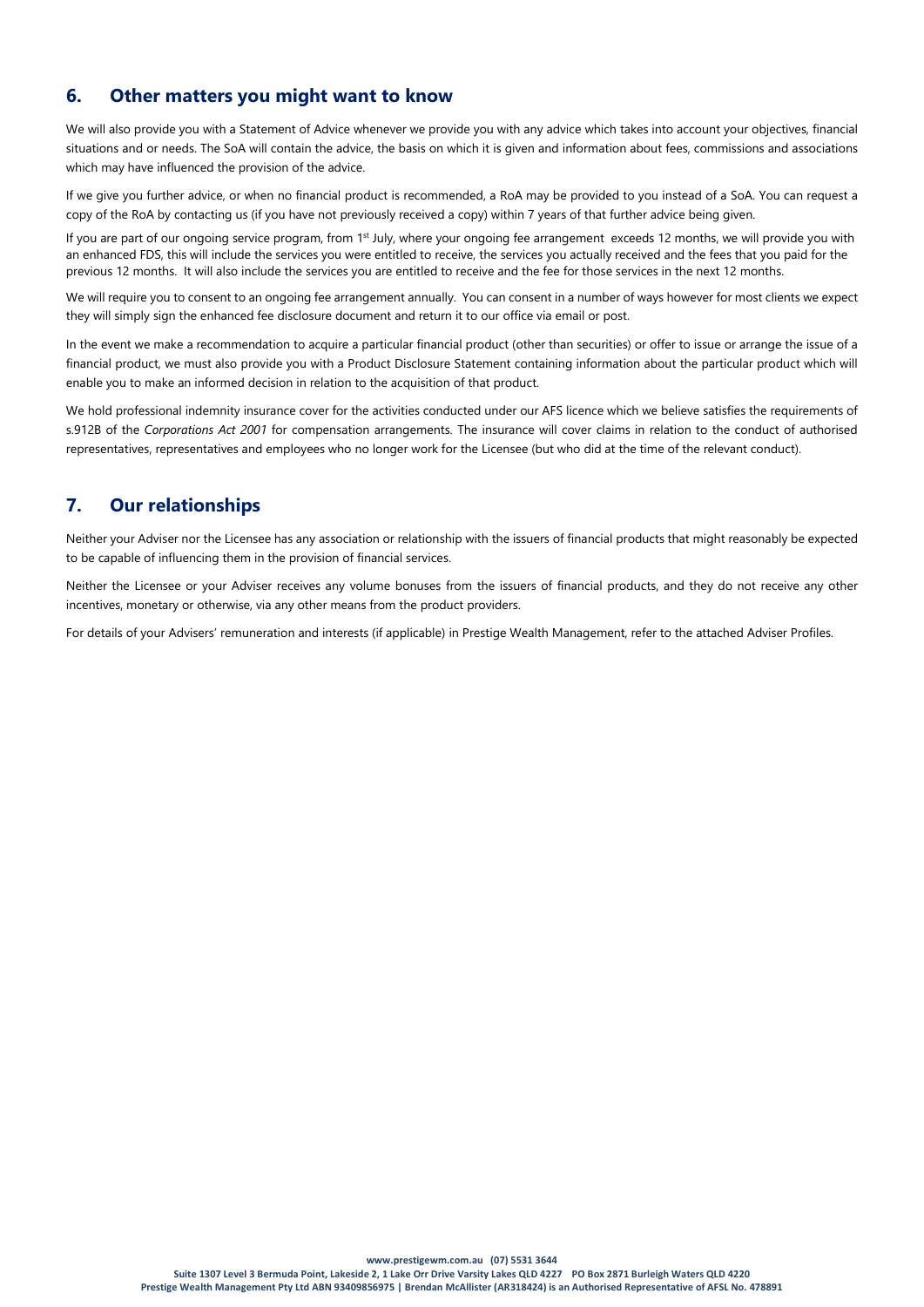

# Adviser Profile

Brendan McAllister CFP®, Adv Dip FS (FP), MBA

#### Contact Details:

Suite 1307, Level 3, Bermuda Point Lakeside 2, 1 Lake Orr Drive, Varsity Lakes Qld 4227 PO Box 2871 Burleigh Waters QLD 4220

| <b>Phone:</b>               | 07 5531 3644              |
|-----------------------------|---------------------------|
| <b>Mobile:</b>              | 0411 026 427              |
| Email:                      | brendan@prestigewm.com.au |
| <b>Website:</b>             | www.prestigewm.com.au     |
| <b>Authorised Rep. No.:</b> | 318424                    |

Brendan McAllister is an Authorised Representative of Prestige Wealth Management Pty Ltd and is authorised to provide with advice in the following areas:

- Deposit and Payment Products
- Debentures, stocks or bonds issued or proposed to be issued by a government
- Gearing / Margin Lending strategies
- Interests in Managed Investment Schemes including Investor Directed Porfolio Services
- Life Products
- Superannuation
- Retirement Savings Accounts
- Securities
- Self-Managed Super funds

## Education

CERTIFIED FINANCIAL PLANNER®

Advanced Diploma of Financial Services (Financial Planning) Diploma of Financial Services (Financial Planning) Master of Business Administration in Accounting & Finance Ethics and Professionalism in Financial Advice FASEA Financial Adviser Exam

## **Memberships**

Financial Planning Association of Australia

## Fee for Service

Brendan McAllister, as an employee and shareholder of Prestige Wealth Management Pty Ltd. Brendan is paid a wage and is also entitled to a share of the profit from the business.

## **Experience**

Brendan commenced university in 1997 and holds a Masters of Business Administration in Accounting and Finance, Diploma of Financial Services in Financial Planning and the Advanced Diploma of Financial Services in Financial Planning. Brendan is a member of the Financial Planning Association (FPA), has completed his CFP® certification, Ethics and Professionalism in Financial Advice and the FASEA Financial Adviser Exam.

Brendan is an Authorised Representative of Prestige Wealth Management Pty Ltd, and has worked in a medium to large financial planning businesses for many years in Brisbane. In 2007, Brendan acquired a long standing Gold Coast Financial Planning practice – Rogers, Jankowski, Anderson from which Prestige Wealth Management was born.

Brendan is a member of the Financial Planning Association of Australia (FPA) and must comply with FPA's Code of Ethics and Rules of Professional Conduct. Brendan's focus is **always** on the client and providing them with the best possible outcome.

#### www.prestigewm.com.au (07) 5531 3644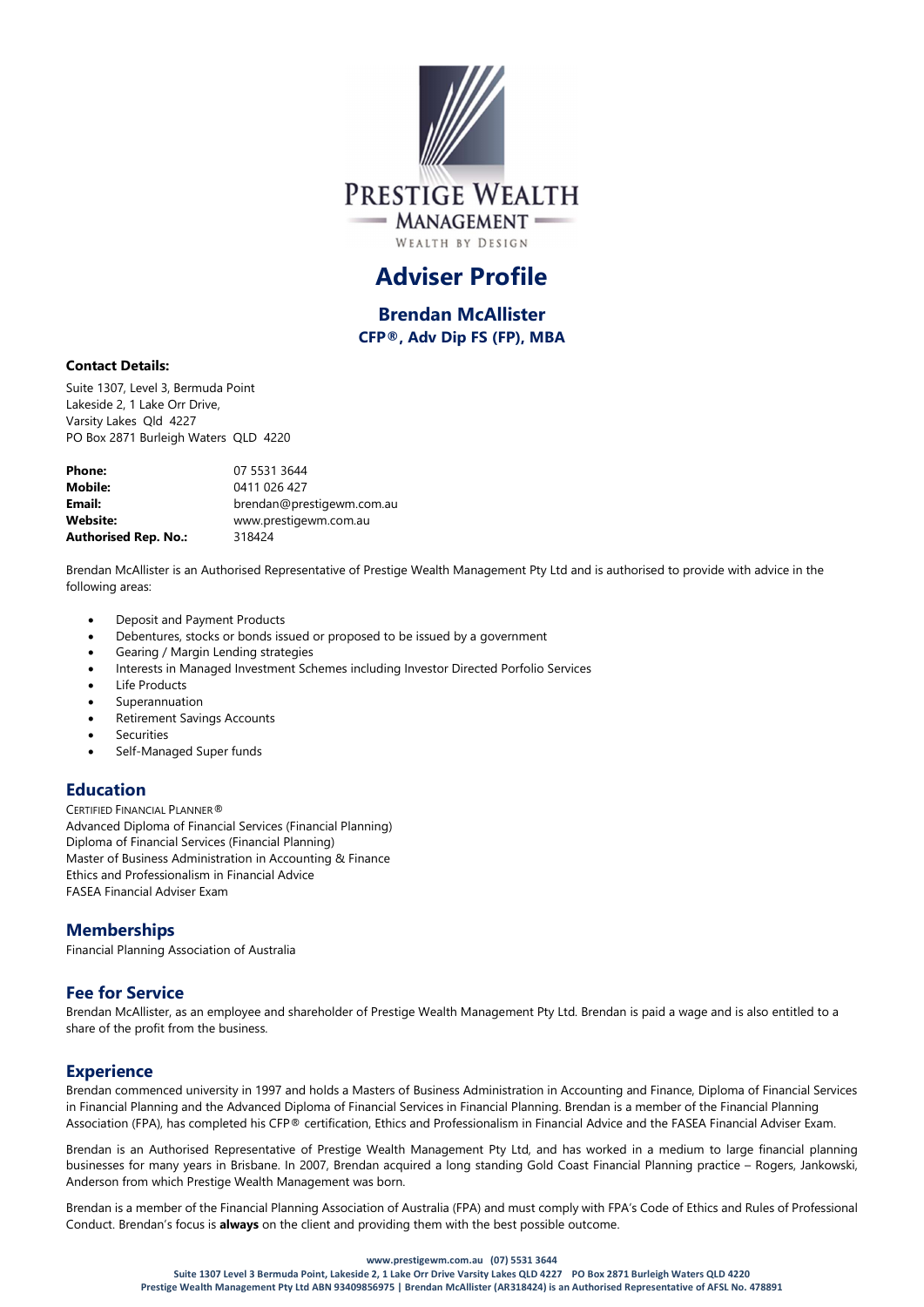

# Prestige Wealth Management Pty Ltd Privacy Statement - March 2020

The privacy of your personal information is very important to us at Prestige Wealth Management. Privacy laws apply to how we collect, maintain, use and disclose your personal information and this Privacy Statement explains how these laws effect Prestige Wealth Management and you, including:

- The types of information that we keep on record and how we may use that information
- Our policies in relation to how we collect, maintain, use and disclose your personal information
- Your privacy rights along with our general rights and obligations

## What information do we hold

We collect information reasonably necessary for us to perform our functions. The kind of personal information we collect and hold will depend upon the type of products and services that you request from us and may include:

- Information that identifies you, such as your name and address and other identification information provided by you and people nominated by you
- Financial details including information about your financial needs and objectives, your current financial circumstances including your assets and liabilities, income, expenditure, insurance cover and superannuation
- Details of your investment preferences and risk tolerance
- Family circumstances and social security eligibility
- Information about your employment, beneficiaries, bank accounts for funds to be transferred to or from and, in some cases, health information about you

## What happens if you don't give us your personal information

Unless required by law (for example to comply with a legal duty of disclosure when applying for an insurance product) you need not give us any of the personal information about you or any other person which may be requested in our communications with you. However, without that information, we may not be able to provide you with an appropriate level of serivce or advice and the advice given may not be appropriate.

Where we collect information from you about another individual (for example you nominated beneficiaries) please make that individual aware of that fact and the contents of this Privacy Statement.

#### How your personal information is collected

Generally, Prestige Wealth Management and its authorised representatives only collect personal information about you from you, by phone, email or in an application form, unless it is not reasonable or practical for us to do so. For example, we may collect information from a third party, like your accountant or a product provider, or your employer for superannuation purposes, if you authorise us to do so.

## How your personal information is held

Your personal information is generally held on a computer database. Further information pertaining to the database we use for storing said information is outlined in 'Cross Border/ Overseas Data (Cloud) Storage' within this privacy statement. We are a 'paperless' office and as such, we hold no paper copies of any information provided to us. All paper copies are destroyed on a regular basis by a recognised security company that offers that service.

We take all reasonable steps to protect your personal information from misuse, loss, unauthorised access, modification or disclosure. We have physical, electronic and procedural safeguards to protect your information held by us. For example, your personal information is stored in secured office premises, in encrypted electronic databases requiring logins and passwords for access. We require all staff to maintain the confidentiality of your personal information at all times.